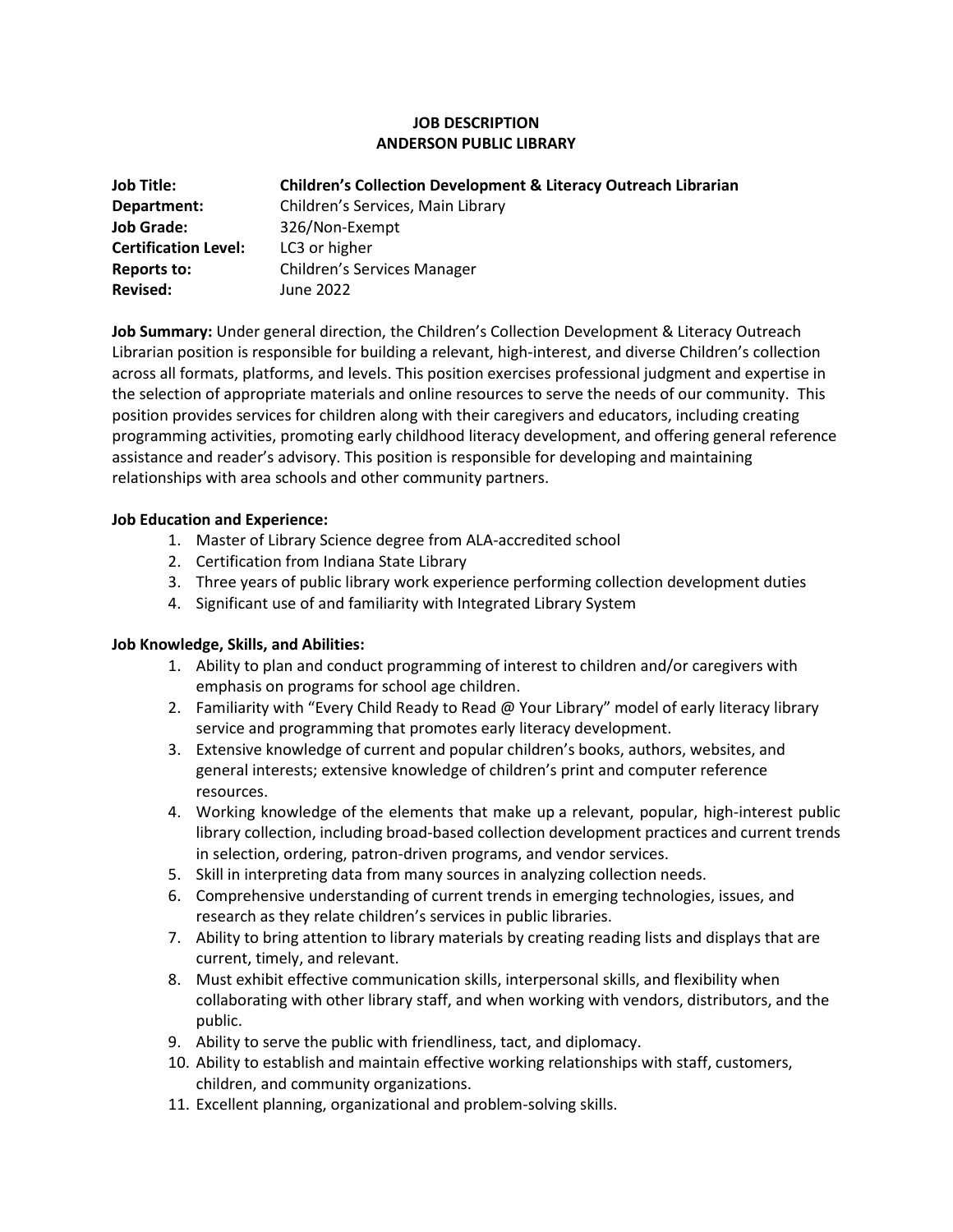- 12. Ability to work independently and effectively prioritize work tasks without direct supervision.
- 13. The ability to work collaboratively across the organization to improve library service delivery to the public.
- 14. Demonstrated ability to work well under pressure and to meet deadlines.
- 15. Must have the ability to learn and become proficient in functions required to perform job duties, working effectively independently or as part of a team to complete tasks as assigned.
- 16. Proficiency using a personal computer system and email, Internet, Microsoft Office programs, Integrated Library System (ILS), and familiarity with online ordering tools is preferred. Must be able to learn and become proficient with equipment and software programs as required to effectively and efficiently perform assigned duties.
- 17. Ability to perform clerical work and recordkeeping with accuracy.
- 18. Ability to work a flexible schedule, including nights and weekends.
- 19. Valid driver's license and safe driving record for purposes of driving library and/or personal vehicle to programming sites.
- 20. Satisfactory criminal history background check.
- 21. Strong analytical, negotiating, and problem-solving skills.
- 22. Ability to maintain the confidentiality of sensitive information.

### **Work Environment:**

*The work environment characteristics described here are representative of those an employee encounters while performing the essential functions of this job. Essential functions, as defined under the Americans with Disabilities Act, may include any of the following representative duties, knowledge, and skills. Reasonable accommodations may be made to enable individuals with disabilities to perform the essential functions.* 

Requires frequent operation of computer equipment, with frequent in-person and phone contact with customers and library staff. While performing duties of this job, the employee is occasionally (less than 1/3 of work time) required to work near equipment with moving mechanical parts, such as paper shredders and book carts. The noise level in the work environment is usually moderate.

## **Physical Demands:**

*The physical demands described here are representative of those that must be met by an employee to successfully perform the essential functions of this job. Essential functions, as defined under the Americans with Disabilities Act, may include any of the following representative duties, knowledge, and skills. Reasonable accommodations may be made to enable individuals with disabilities to perform the essential functions.* 

Specific vision requirements for this position include close vision and the ability to adjust focus. While performing duties of this job, the employee is regularly (over 2/3 of work time) required to: use hands to finger, handle, or feel; and talk or hear. The employee must frequently sit (1/3 to 2/3 of work time). Occasionally (less than 1/3 of work time), the employee must: stand; walk; reach with hands and arms; and stoop, kneel, crouch, or crawl. While performing duties of this job, the employee must frequently (1/3 to 2/3 of work time) exert up to 25 pounds of force to lift or move objects and must occasionally (less than1/3 of work time) exert up to 50 pounds of force to lift or move objects.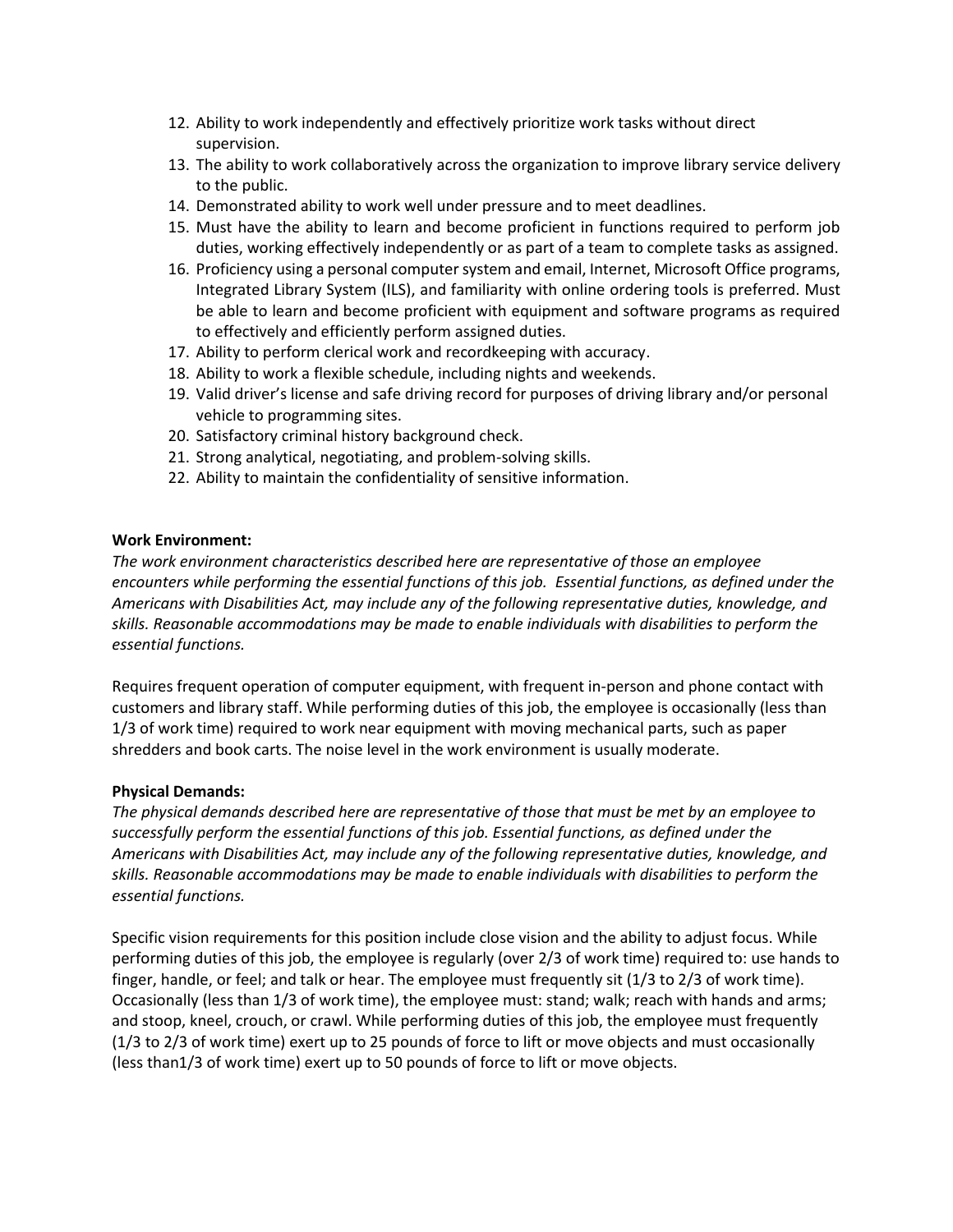## **Equipment Used:**

- 1. Personal computer system with peripherals, printer, and barcode scanner
- 2. Laptop computer
- 3. iPads
- 4. Multi-line phone system
- 5. Copier
- 6. LCD projection unit
- 7. DVD player
- 8. Ellison machine
- 9. Lamination machine
- 10. Weather radio
- 11. Two-way radio
- 12. Tiered rolling book carts
- 13. Step ladder
- 14. Library vehicle

# **Essential Job Duties:**

- 1. Serves customers in Children's Services and at Children's Desk by providing reference assistance and reader's advisory, locating materials and other resources, and assisting customers in using library catalog, computers, and other public equipment
- 2. In collaboration with the Program & Marketing Manager coordinates outreach opportunities with local public schools and day cares and may attend additional community outreach events.
- 3. In collaboration with the Program & Marketing Manager, **s**chedules, plans, and presents Children's Services programming for preschool and school-age children with emphasis on programs for school age children at the library and at community locations; assists in planning, promoting, and conducting the Summer Reading Program and special events; submits programming information by established deadlines for timely promotion
- 4. Participates in a variety of community activities and public speaking opportunities as assigned; provides positive image of library
- 5. Utilizes vendor services and professional tools to evaluate and select materials and resources in various physical and digital formats across age groups.
- 6. Responds to collection requests from customers and staff.
- 7. Assures that items are ordered promptly and in quantities that meet demand.
- 8. Identifies and manages materials appropriate for standing orders.
- 9. Responsible for tracking expenditures and managing assigned budgets. Participates in determining annual budget allocations.
- 10. Works with library staff to analyze existing collections, community trends, and library data to improve collection performance.
- 11. Monitors library and publishing trends, best practices in collection management, and developments in the profession. Explores new collection development tools and vendor services that will improve or streamline processes. Shares knowledge and makes recommendations for improvements.
- 12. Assists with collection development projects including collection shifts, weeds, or inventories.
- 13. Assists in developing and implementing library-wide collection guidelines for staff use.
- 14. Creates collection reports to support library staff collection management and ensure essential materials are replaced or updated as needed. Acts as an advisor on library collection management issues